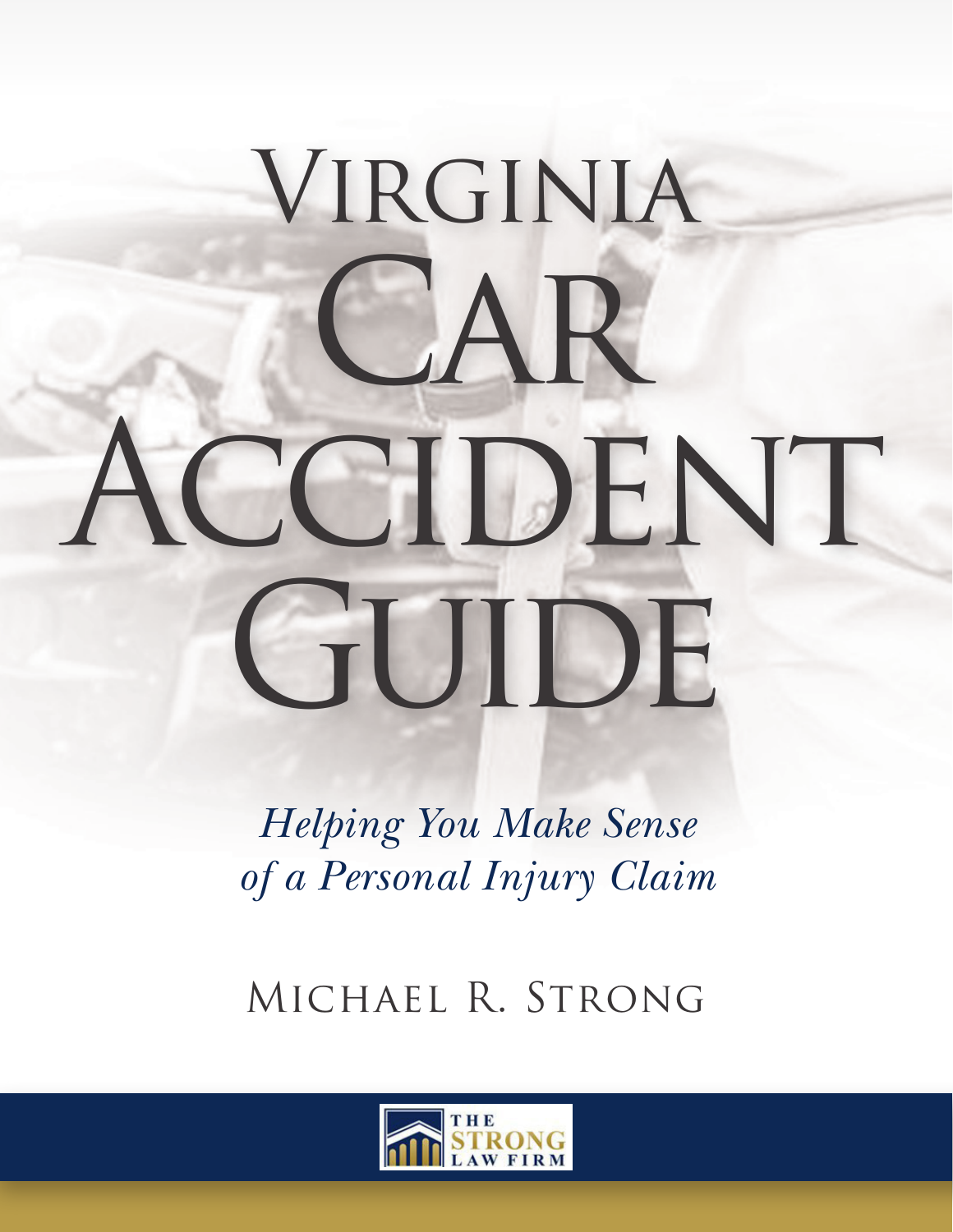

If you have been seriously injured in a car accident, you may be feeling overwhelmed and scared about how you are going to handle this. You might want to recover compensation for your damages and are looking for someone who can help you. Our Virginia car accident lawyers are here to help.

According to the National Highway Traffic and Safety Administration, more than 50% of car accidents happen within five miles of the home. When was the last time you were driving close to home and thought about the possibility of a car accident? It's not something that most people think about. Yet, being involved in one can result in missed time from work, damage to your car, and unexpected medical bills. If you're involved in an accident, call us for a free consultation with our Virginia car accident lawyer. You'll learn whether you have a valid personal injury claim, how you can protect your legal rights, and the legal process.

# Most Common Causes of Car Accidents in Virginia

By listing the most common causes of car accidents, it is our hope that you'll be able to avoid some of these factors. It's important because they can affect how your personal injury claim is handled. The most common causes include:

- » Distracted driving. This includes texting and driving. In Virginia, it is against the law for any driver to text while they are behind the wheel. Drivers under the age of 18 years may not use a cell phone while driving, including use of a handsfree device.
- » DUI. Drinking and driving is an extremely dangerous practice. If the plaintiff can prove that the defendant was drinking and driving under Virginia law, they may be entitled to punitive damages.

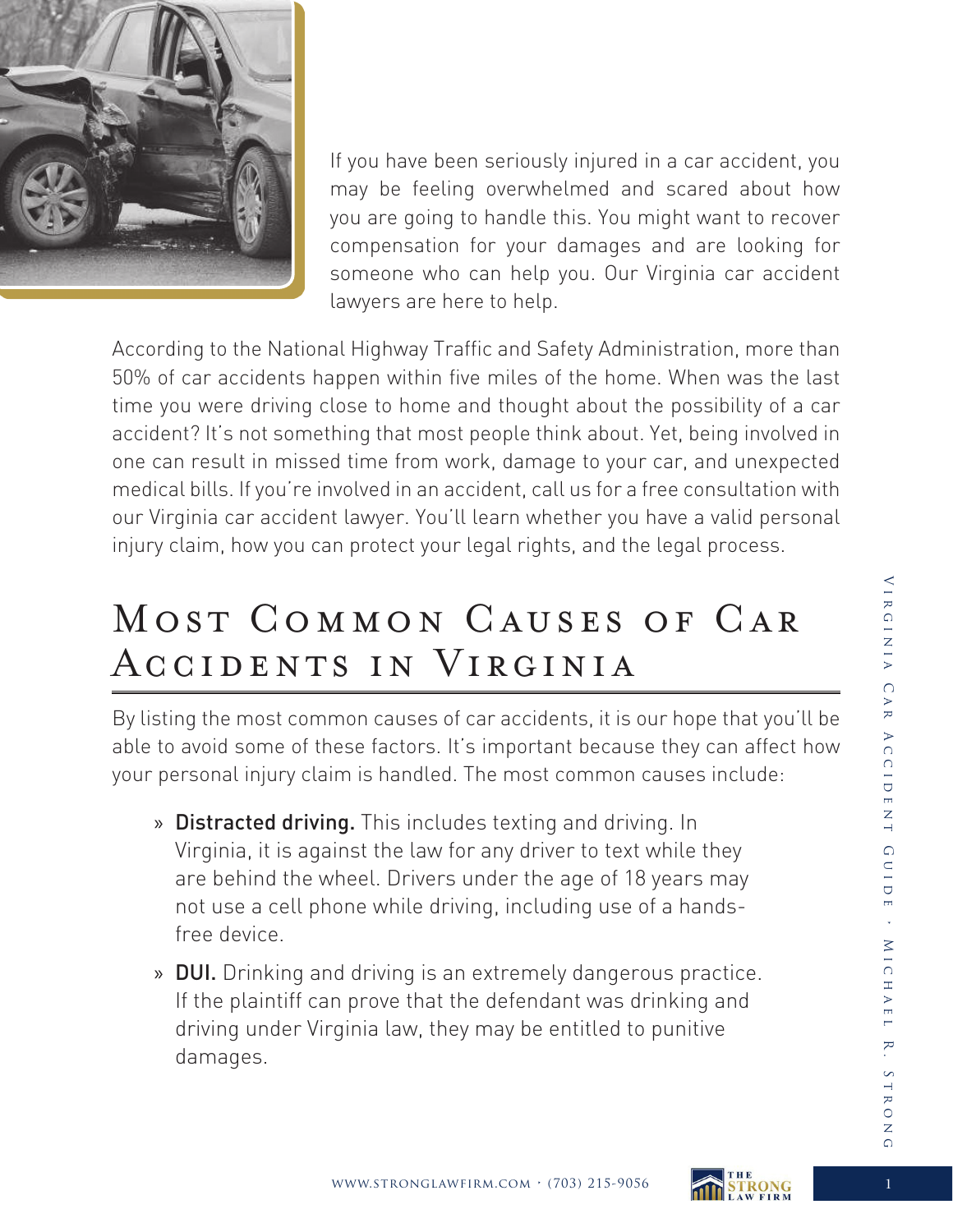» Speeding. Speeding can make it difficult to keep control of a vehicle. Depending on the speeds involved, there could be an allegation of reckless driving.

## WHAT YOU SHOULD DO AFTER AN **ACCIDENT**

Unless you've been previously involved in an accident, it's likely that you don't know what to do. And, if you have been involved in one before, think back to that time. Did you know during that time what you needed to do? Probably not. The



following items can help you directly after the accident and they may also help protect your claim.

- 1. Get emergency medical care if you or anyone else involved in the accident need it. This includes actual or suspected head injuries, neck injuries, back injuries, broken bones, serious blood loss, serious lacerations, or internal injuries.
- 2. Call the police. The police will take a report that provides objective information about what happened. They'll give you a report number. They can also help you exchange insurance information with the other party or parties.
- 3. See a doctor. Don't wait to get checked out. Lack of medical attention may cause minor injuries to get worse. You could also have injuries and not realize it because in times of stress, like when you're in an accident, your body releases adrenalin. You may not feel your injuries directly after the accident.
- 4. Contact our Virginia car accident lawyer. We can help you with your insurance claim, deal with the insurance company, and help you get the compensation that you deserve for your



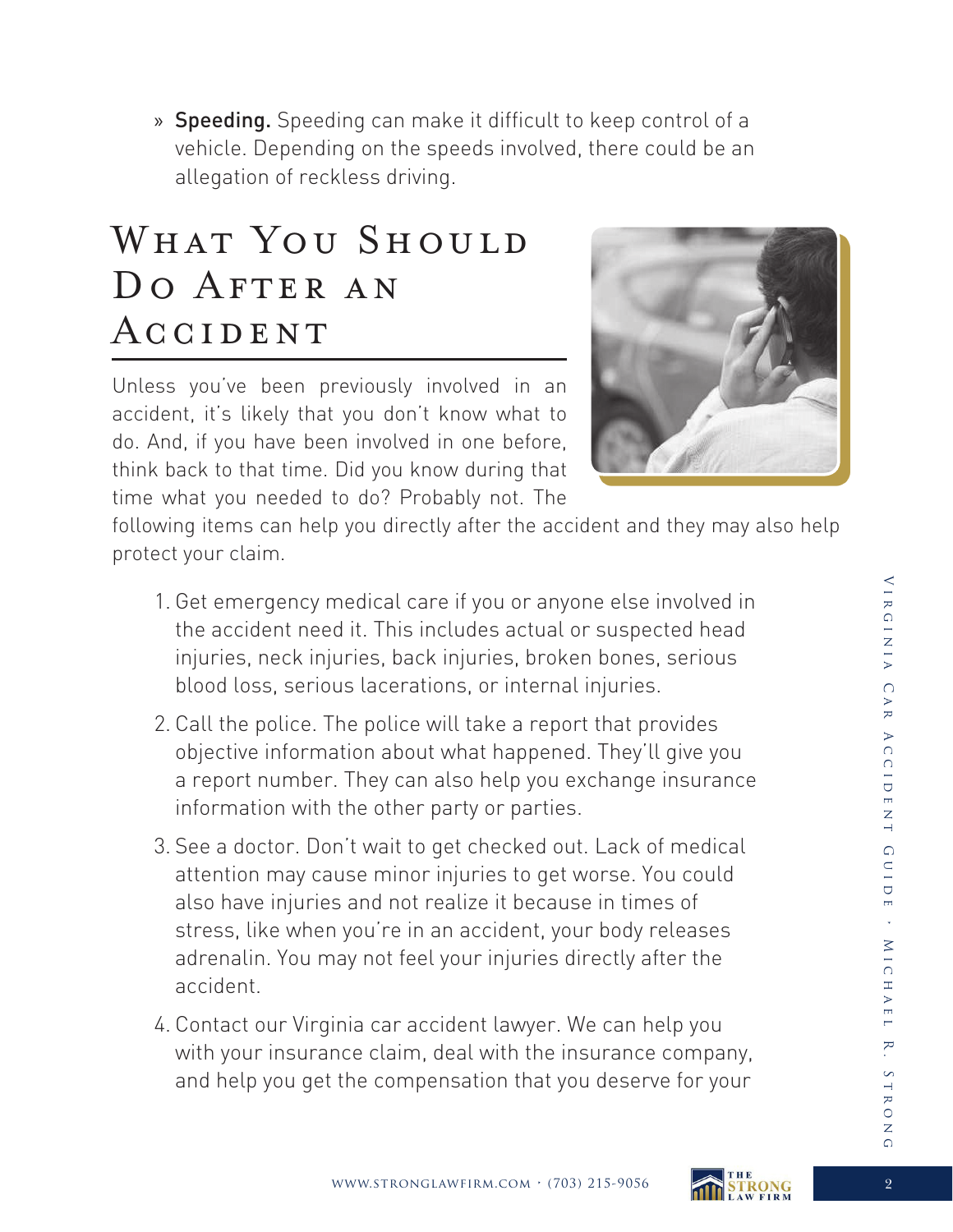injuries. We can also explain the steps involved in handling your claim.

5. Keep track of your expenses and missed time from work. Make copies of the medical bills you receive that resulted from your injuries. You should also make copies of any receipts for out-of-pocket expenses.

## Insurance Companies

It's the law for drivers to carry a certain amount of insurance coverage. Uninsured motorists and insured motorists will be treated differently under the law. If you were involved in an accident with someone who doesn't have insurance, call us. We'll talk to you about what happened and your next steps.

When an insurance company is involved, you'll file a claim. Insurance companies provide a product that we're all required by law to have. The goal of insurance is to put accident victims as close as possible to the position they were in before the accident happened. However, they are also for-profit companies. They're in business to make money.

We're sure you've heard story after story of how insurance companies try to low ball legitimate claims or outright deny them. Sometimes, they delay paying so that victims or their families feel obligated to accept smaller amounts. They may also push you to sign a settlement agreement. The agreement may take away your rights to sue or get help with any future medical expenses you have that resulted from the accident.

Before you sign anything, it's imperative that you have the document reviewed by an experienced Virginia car accident lawyer. Don't wait. You only have two years to file your claim. Call us now to schedule your free consultation.

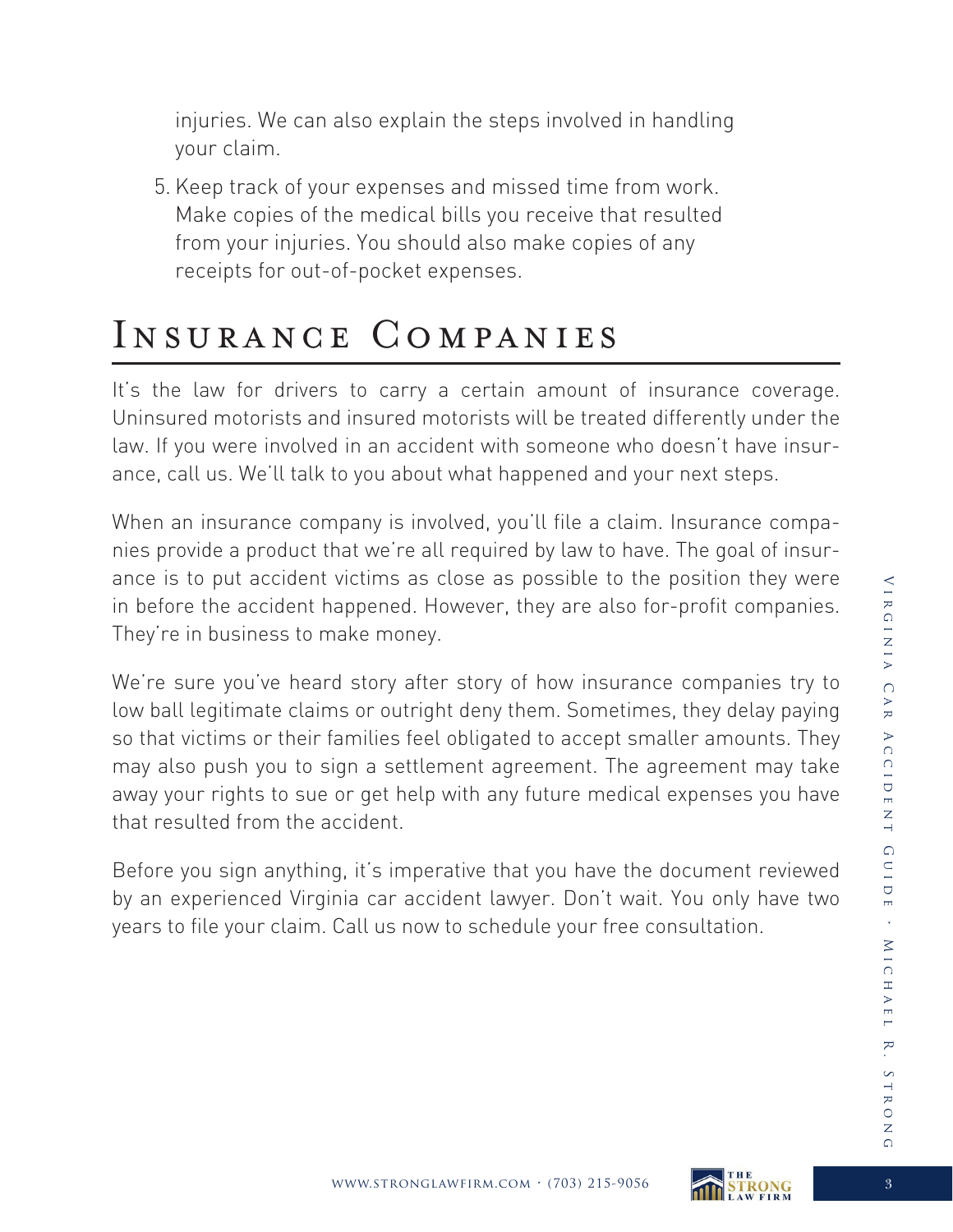

# FREQUENTLY ASKED CAR ACCIDENT QUESTIONS

*What Should I Do If I'm Seriously Injured in a Car Accident?*

We find that very often, people get confused and upset when they're involved in a crash. The most important thing to remember is, number one, don't get terribly upset at the scene of the crash. It's not going to make anything any better or make it go in your favor to be accusative or lose your temper at the scene of a crash.

What is most important when you're involved in a crash on the highway is, number one, to be sure that you and those that you care about, and even the other party that's involved in the crash with you, are out of harm's way as quickly as possible. This means get out the car, move to the side of the road. If the car can be moved, make sure it gets moved out of the way into a safe position on the side of the highway. The worse thing that could happen is to have a second crash after your first crash because the cars weren't safely moved away from the scene. That being said, sometimes it's safe to leave the cars where they are.

The next most important thing is to get information on who was driving the other car. Make sure you look and see who that person was and that you verify their identity by getting their driver's license as well as their information on insurance on the vehicle they were driving. The next most important thing is to take a couple of minutes to assess your own body, how you feel, and by all means call 911. The most important thing you can do to preserve the evidence at the scene of a crime or an accident is to summon the police because they will do a relatively thorough investigation.

Finally, the next most important thing you can do is retain counsel after you get immediate medical care. The reason for that is because sometimes the police don't do the thorough job they should. Make sure you follow those steps

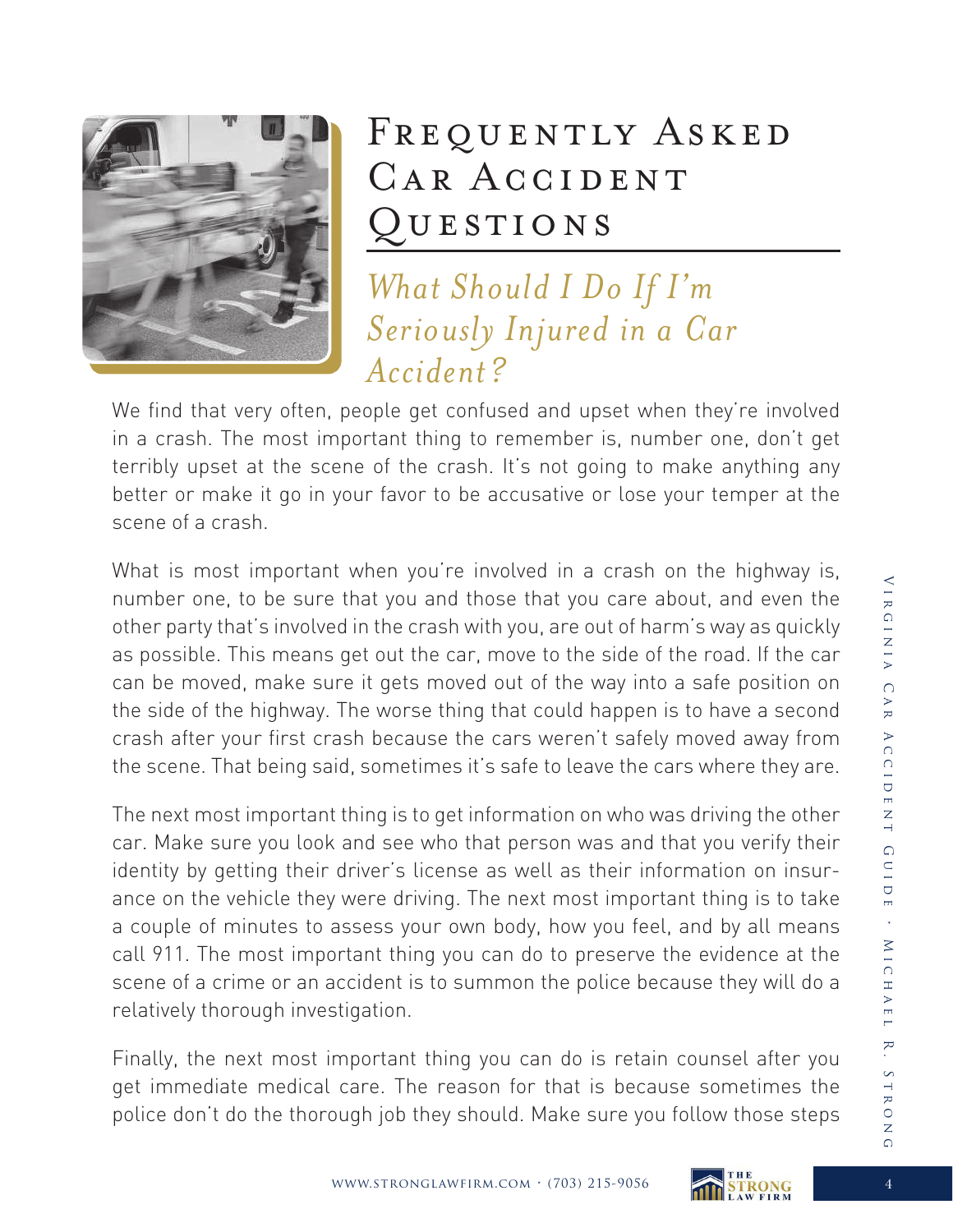immediately after an incident that you might be involved in. If your family happens to be involved in it, give them those steps to follow as well.

#### *Do I Need a Car Accident Lawyer?*

I would tell you, first of all, that oftentimes in a smaller case where it's just a fender bender type crash, that if you see an attorney to get the basics of how to pursue a claim and read thoroughly on the subject, you might be able to handle the case on your own without their assistance, particularly if you have your own coverage for MedPay or PIP to help you pay for your medical expenses no matter how the case goes.

If you don't have those resources, and particularly if you don't have a way to pay for your healthcare to help you get better or recover from the crash, you need an attorney. Don't make the mistake of trying to handle things on your own in that type of case. In Virginia, it's very important to rely on your attorney to find resources for getting treatment, whether it be through deferred billing arrangements for you for healthcare providers or finding other resources, such as medical expense loans that you can take out to get the care you need for full recovery. Usually, only an attorney can help you do that because the provider doesn't trust individual consumers to pay the bill at the end without getting paid along the way. In those cases in particular, you must get an attorney for your Virginia car crash case.

#### *What Mistakes Should I Avoid After a Car Accident?*

The most frequent mistake that I see is not seeking counsel quickly enough after your crash. It's important to retain counsel quickly in a serious car crash. The more severe the injuries, the quicker you need to hire the attorney, simply to document the case by determining what happened in the accident, recovering black box information from the vehicles or trucks involved in the crash, talking to police officers, finding witnesses, and preserving their testimony. The more severe the accident or the more complex the accident, whether it be a three, four, or five-car collision, you have to get an attorney early.

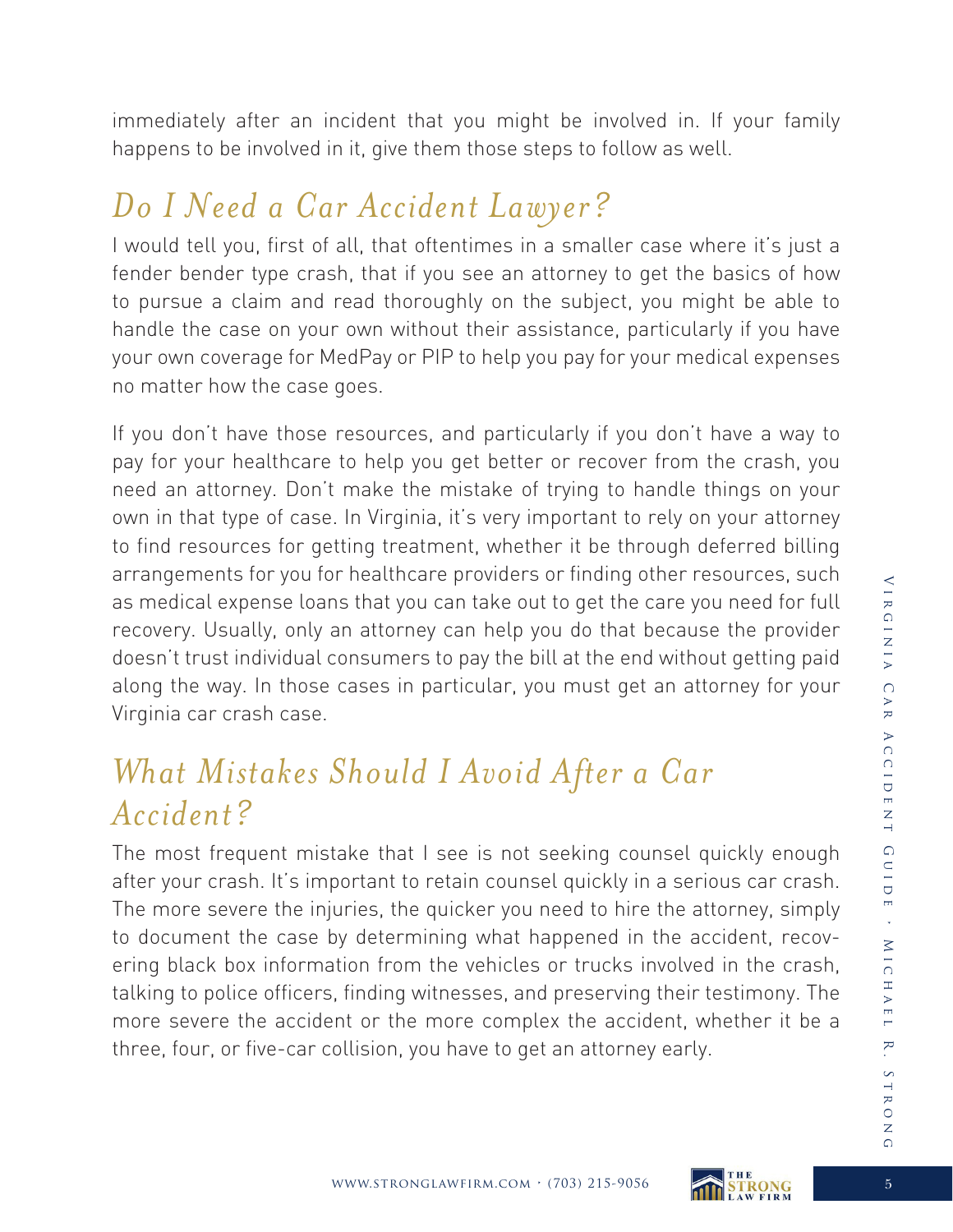Other mistakes are not following your doctor's advice for care following the crash. If you don't take the doctor's advice and follow the treatment plan, you're not likely to recover as much as if you had done that, nor are you likely to recover fully as if you had followed that direction. Please, always remember to follow the doctor's advice.

The last thing I would say is that trying to do it on your own is probably the worst mistake that any person could make following a Virginia car crash case. Insurance companies are very adept at minimizing the value of the case and taking advantage of people's lack of knowledge or experience in handling these cases. Always seek advice from a competent attorney following your car crash case in Virginia.

### *Should I Talk to the Insurance Company After the Accident?*

People often come to me for the first time after they've been contacted by an insurance company following a Virginia car crash. In those cases they ask, is it really important that I speak to this insurance company, and provide the details they're asking me about, following my car crash in Virginia? The simple answer to that is, there's



no need to contact the insurance company or respond to their questions at that stage in your case.

Usually right after the car crash is when they're calling and trying to take what they call a recorded statement to verify what happened in the crash. Sounds reasonable enough to most people, but unfortunately, insurance companies have learned a variety of techniques to try to sneak in questions that are designed to find ways to defeat your claim without you even knowing they're trying to contest the claim, by asking you certain questions in a certain way. For that reason, you need legal advice before you take any kind of recorded statement, in front of an insurance adjuster or by phone, following your Virginia car wreck case.

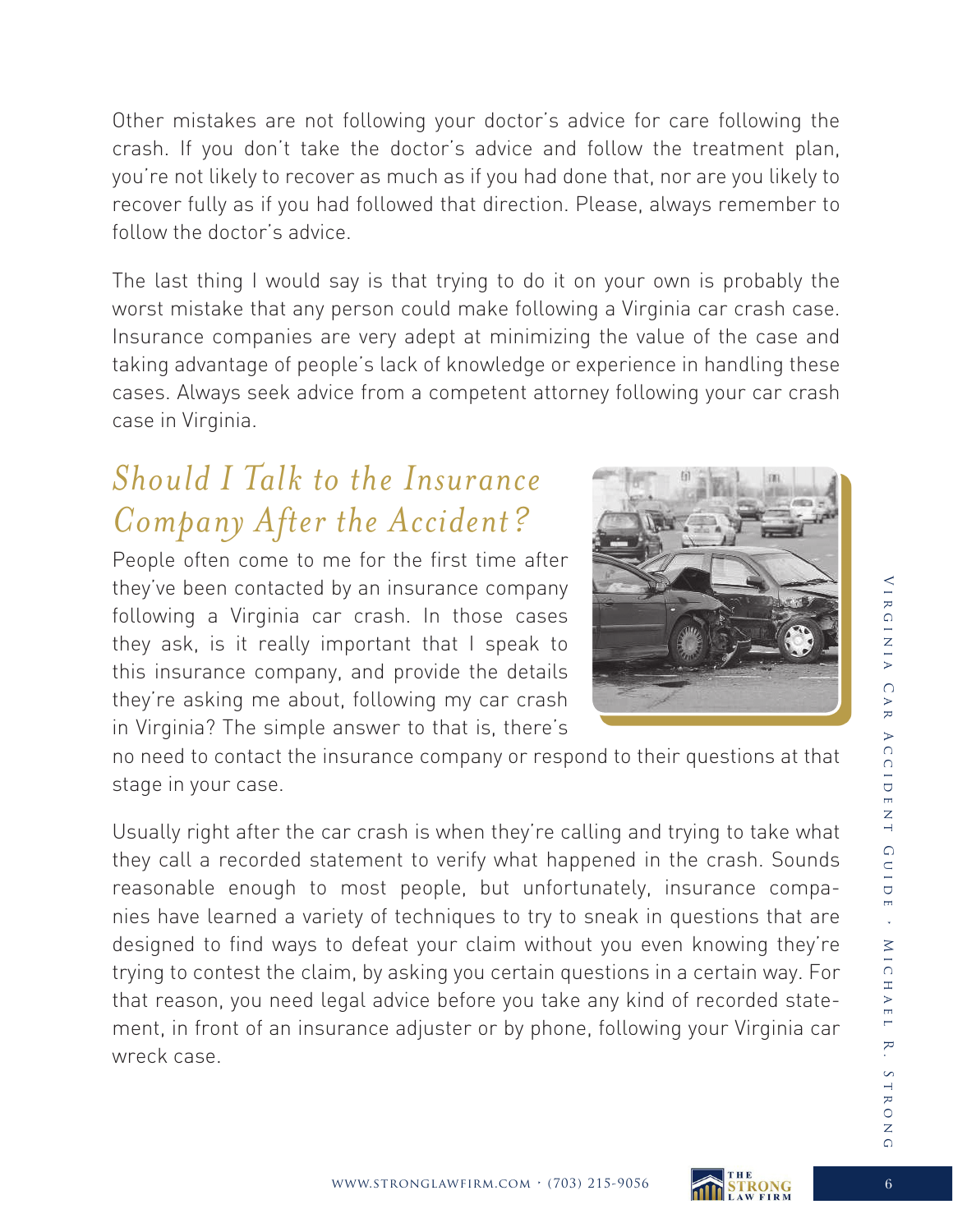I might add, also, that in Virginia, we have a protective statute of prohibition against introducing recorded statements at trial of a personal injury case if they're intended to contradict the statement of the injured victim. However, in many cases, those statements can be introduced when they're intended to show the nature and extent of your injuries. It's always best you simply decline the invitation to give a recorded statement after your car crash and allow your attorney to make the evidence available as it's fully developed, whether it be waiting until your doctors have made a thorough analysis of your injuries, or until your treatments are completed and you know what the final outcome of your case might be.

# *How Do I Choose the Best Attorney for My Case?*

There are over 14,000 attorneys practicing in this state, so it's a real hard choice to make between one attorney or another for any given case. In a personal injury case, you can often rely on client reputation. That is what kind of reputation or awards have been received by that attorney, either by past client reviews or industry awards.

The other thing to look for is somebody with a lot of experience, because any time you're involved in a personal injury case, it has a high-probability of going forward to litigation, and you want an experienced attorney who knows his or her way around the courthouse in order to be able to represent you as well as possible in a complex case. Certainly the more serious your injuries, the more specialization you need in the attorney that you choose in doing personal injury work, because the case becomes far more complex to present. Always look for experience, client reviews, and awards to make sure that you're hiring the right attorney for you in your personal injury case in Virginia.

## *Should I Take a Settlement Offer from the Insurance Company?*

Normally, insurance companies are sophisticated enough to know that if they offer a quick payment for a low sum, that it's far more likely an injured person will accept that offer without understanding the consequences. For example, when you take that offer, that is the only money you get from the case, regardless of what happens to your injury or your recovery process after that date.

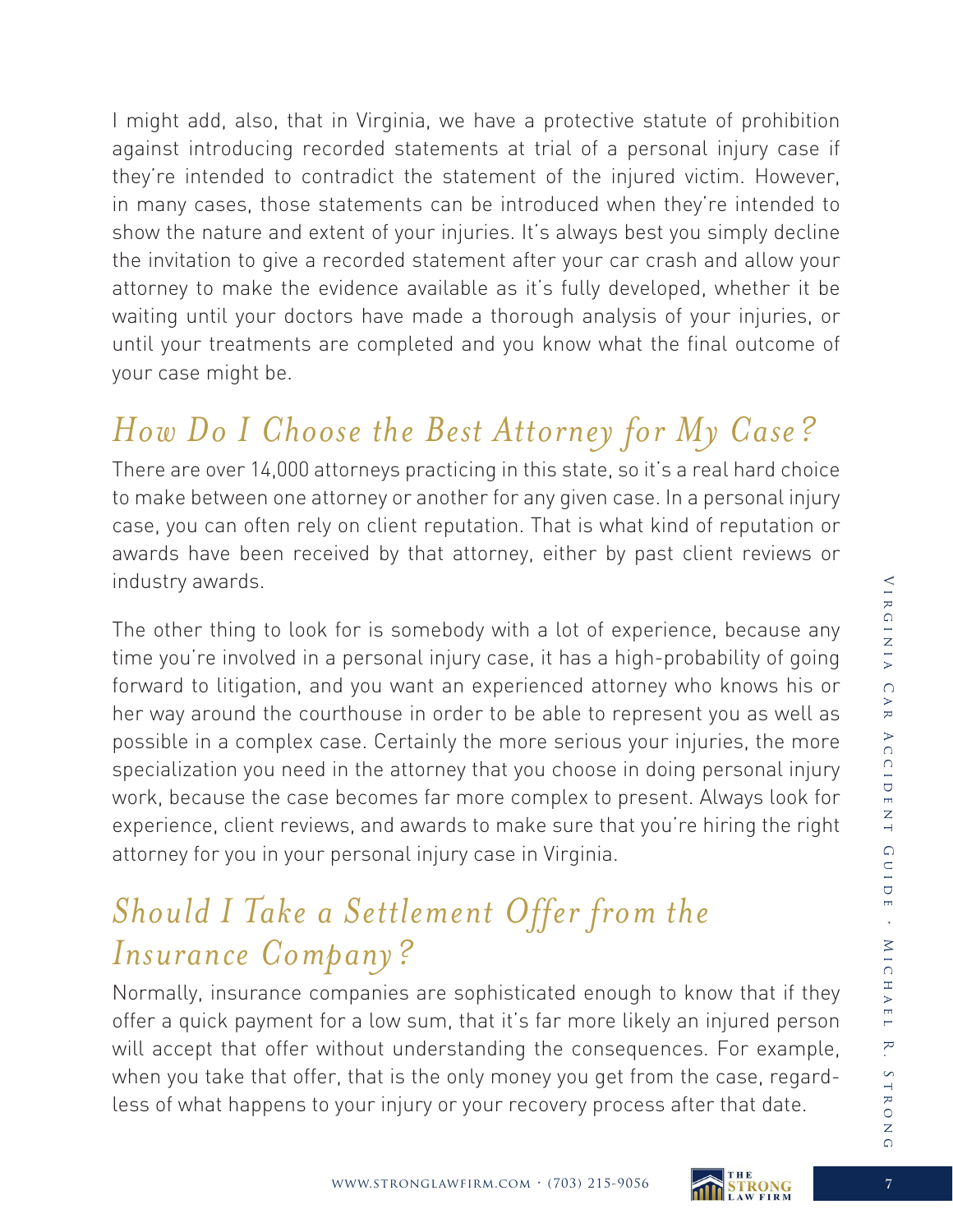More importantly, the offer is usually extraordinarily low. It probably only covers your medical expense and a few hundred dollars for what they call compensation for other things. They don't go into the details of all the days that you suffered with headaches, back pain, or neck pain as a result of the crash, or explain to you what the value of those components might be, because they're harder to value than the actual dollar amount of your bills or lost wages. Don't take the first offer. It's far better for you to retain an attorney and thoroughly evaluate your case, because it may be worth much more than what any insurance company is willing to offer you within a week or two after the crash.



#### *What Are the Steps in a Car Accident Claim?*

I'm often asked by my clients what all the steps are that you have to take to get from the beginning to the end of a Virginia car crash personal injury case. These types of cases are usually a long, drawn out process. It's relatively rare that somebody can resolve their case within three or six months of a car crash. The reason is because there's an ongoing

period of medical care to help in the recovery process, and normally you have to wait until the end of that to make your claim in order to be sure that you have accounted for and presented all of the injury-related expenses in the case in order to maximize the value of your settlement.

In any given case, it will take a very careful evaluation and presentation of all of the details of the injuries, the cost to recover from those injuries, the ancillary losses such as wage losses and orthotic aids, therapies that you went through, prescription medications that you've had to purchase for pain relief and other kinds of recovery efforts. The efforts are very difficult to generalize in every single case, but the most important thing to remember is to get started early, document all of your losses, and work closely with your attorney to present the best case for the best value in your recovery.

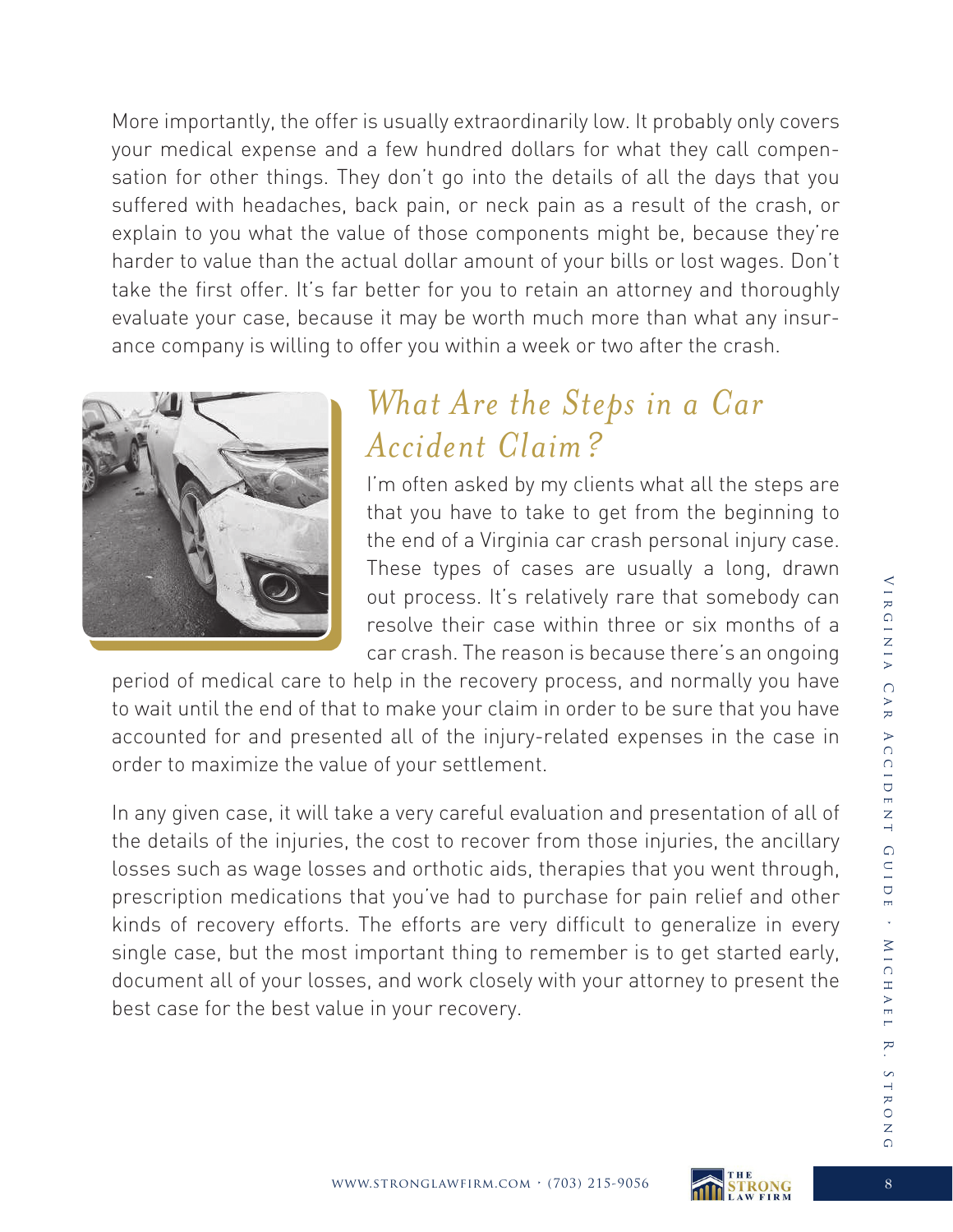## *What is Personal Injury Protection Insurance?*

You may be wondering after you've been involved in an accident, what are the benefits of having PIP insurance, and what is PIP insurance anyway? In Virginia, PIP insurance is actually known as MedPay. MedPay coverage is an optional coverage you can buy on your own car that protects you and the people in your car by payment of medical expenses related to the injury that you've sustained in an auto accident. In D.C, there is a PIP statute, but the PIP statute is an elective statute that says it's your exclusive remedy, so normally you would not want to use that unless you do not intend to pursue the other party for any additional injuries, such as pain and suffering, or expenses beyond the coverage limit in your PIP insurance. If you have a claim that severe, you should not use your PIP insurance. Instead, you should talk with your attorney about finding other sources of coverage to help you pay for your ongoing medical expenses and wage loss.

PIP insurance, in essence, is a combination of medical cost reimbursement for your accident-related injuries, plus a wage loss component for the time you're out that the doctor's say it's medically necessary you not work because of your injuries. Maryland has a slightly different coverage than D.C. It's much more like Virginia's in that it reimburses your medical expenses regardless of who's at fault. It doesn't matter if you caused the crash or the other party caused the crash; you still get the benefit. It includes a wage loss component as well as a medical expense reimbursement, so that's the difference between Maryland and Virginia.

## *Who Will Pay for My Car Accident Medical Bills?*

This is a very troubling question because many people today still don't have health insurance, and as a result, if a crash happens and they're injured, they do not have health insurance to pay for expenses for this kind of an injury. Oftentimes, the only recourse that a person without health insurance has is to go after the other person who hit them to get paid for medical expenses, wage loss expenses, as well as pain and suffering.

The difficulty of those types of claims is simply that you have to wait until the very end of your case, after all of the medical care has been provided and you

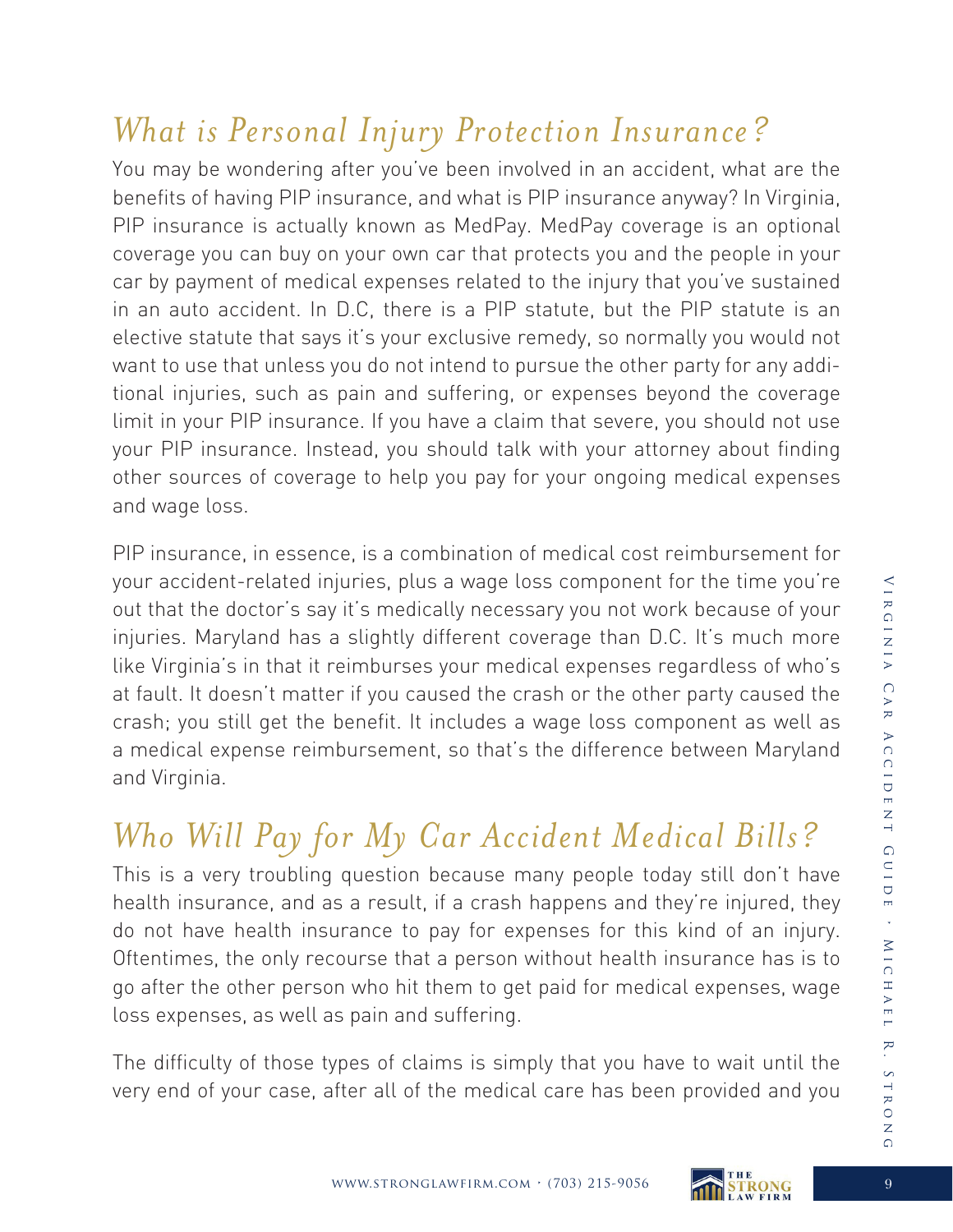have been released from care from the doctor, in order to know that it's safe for you to make a claim against the other party's insurance, because it's a onetime payment and after that, you're barred from any future payment or recoveries. If you don't have health insurance, or if your health insurance requires that you pay them back at the end of the case against a third-party, ultimately your best source of recovery is against the other party's insurance, the party that caused the crash.

#### *How Long Do I Have to File a Car Accident Claim?*

In Virginia, we have a very short statute of limitations, and that's simply the time deadline that the law states you must file a lawsuit within in order to preserve your claim. The claim doesn't have to be resolved in that two-year time; a lawsuit, however, must be filed in writing, in court, within that two year time frame from the date of the crash. Even though you didn't start hurting until two weeks or four weeks later, even though you haven't fully recovered, even though you haven't completed your treatment, you must file that case within two years of the date of the accident.



### *What Should I Do If I Was Involved in an Accident with a Drunk Driver?*

Virginia has very strict drunk driving laws. They're not the strictest in the nation, but they're evolving to become more protective of people who've been injured in these types of crashes. Notice I don't call them accidents. Drunk driving is no accident. It's a choice that's been made by a driver who's

been irresponsible enough to drink far beyond his or her ability to control their actions properly and get out on the highway in a way that's very likely to cause serious injuries to other parties. Those injuries can be aggravated or made worse by the fact that when a drunk driver is operating a car on the highways in Virginia, they're going faster, they're not abiding by the lane markings, they don't follow the traffic signals, and they're much more likely to cause far more

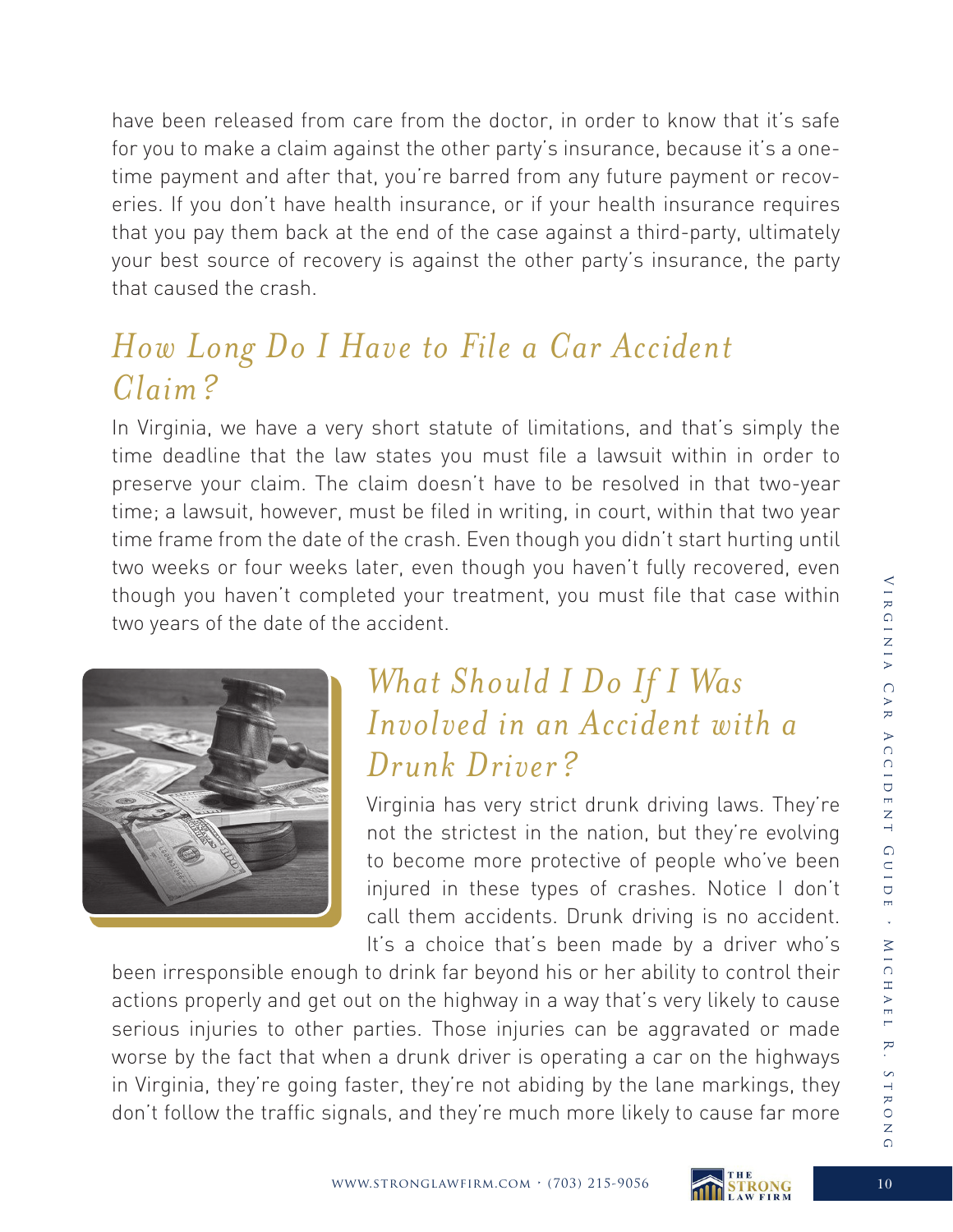serious injuries than ordinary mistakes that could be made on the highway by other drivers.

### *How Do I File an Accident Claim with an Uninsured Driver?*

Frequently, I have clients come to see me and say, "We don't think the other person had any car insurance. What are our rights to recover if the other person has no car insurance?" We call these case in Virginia "uninsured motorist cases." They apply both to cases where you know the other party did not have insurance, but they also apply in cases of hit-and-run where you don't even know who the other party was and have no way of finding them to determine if they had insurance or not.

In both of those cases, Virginia has a special statute for uninsured motorist coverage that requires that you be provided the opportunity to purchase that insurance at a reasonable cost to add onto your own car insurance policy. In the event that you have a claim that involves someone who had no insurance, or you don't know who the other party was, you can make a claim against your own policy's uninsured motorist coverage for that benefit.

There's another part to that statute that allows you to recover extra money from your own policy, if your policy exceeds the coverage limit on the other person's policy. Even if they had insurance, just not enough insurance to pay the value of your full case, you can make additional claims against your own insurance for what's called under-insured motorist coverage. It's often the case, in the most severe crashes, that the injuries are bad enough to have to tap into that additional coverage. In that case, you must see an attorney because there are many technicalities that could bar you from making that claim and getting the most value out of your case for your injuries.

## *How Much is My Car Accident Case Worth?*

There is no simple formula for evaluating what any particular car crash case is worth. Virginia cases tend to be more difficult than most states to evaluate because we have what's called a "contributory negligence" statute in Virginia that bars any recovery for an injured person if they were at all at fault in causing

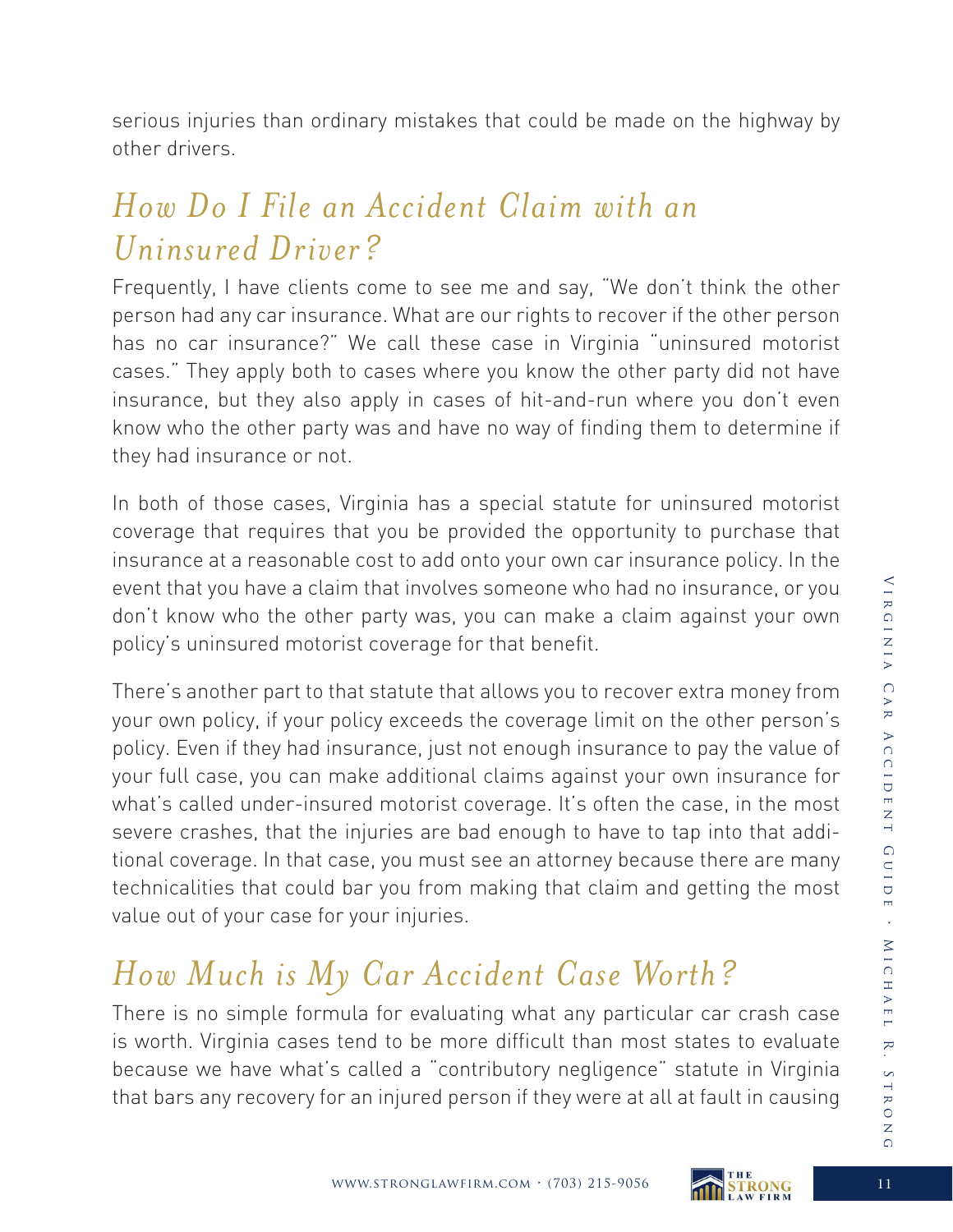the accident or not taking reasonable care for their own safety. That can translate into a lot of reasons why your case may have complications that cause it to be worth somewhat less.

In Virginia, car crash cases are normally evaluated by the cost of medical care to recover from the injuries you had in the crash, plus your wage loss, and plus a component for pain and suffering. There are other claims that you can make in more complex cases, for example, permanent disabilities or orthotic aids, or inconveniences in life, such as the inability to take care of your children or inability to engage in activities or pastimes that you used to do, or other types of inconveniences and difficulties that you encounter in life.

There are so many different ways of evaluating what your case is worth. You must seek legal attention to make sure that you get the most value out of your case.

### *What Type of Compensation is Available for a Car Accident Case?*

Usually, the first question people want to know when they come to see me about a Virginia car crash case is, what are the different things that I can recover for in this case? Of course, we always start with the medical issues. We focus on the cost of medical care and the cost of future treatments or disabilities that may arise because of the injury that you had in this crash. The other things that you can recover for are wage loss, loss of earning capacity, which simply means what your future earning capabilities are or how they're restricted because of the injuries that you've had.

Other types of injuries that you can recover for would be scarring or permanent disabilities, which would mean limitation or loss of use of part of your body because of the car crash injuries. The other things that you can recover for in Virginia are pain and suffering and inconveniences of life for things that you're no longer able to do, whether they be recreational activities, family activities, or charitable work that you might have done that you no longer can do because of your injuries. In each of those cases, you can make claims for those inconveniences or problems that you will have to suffer as a result of your Virginia car crash case.

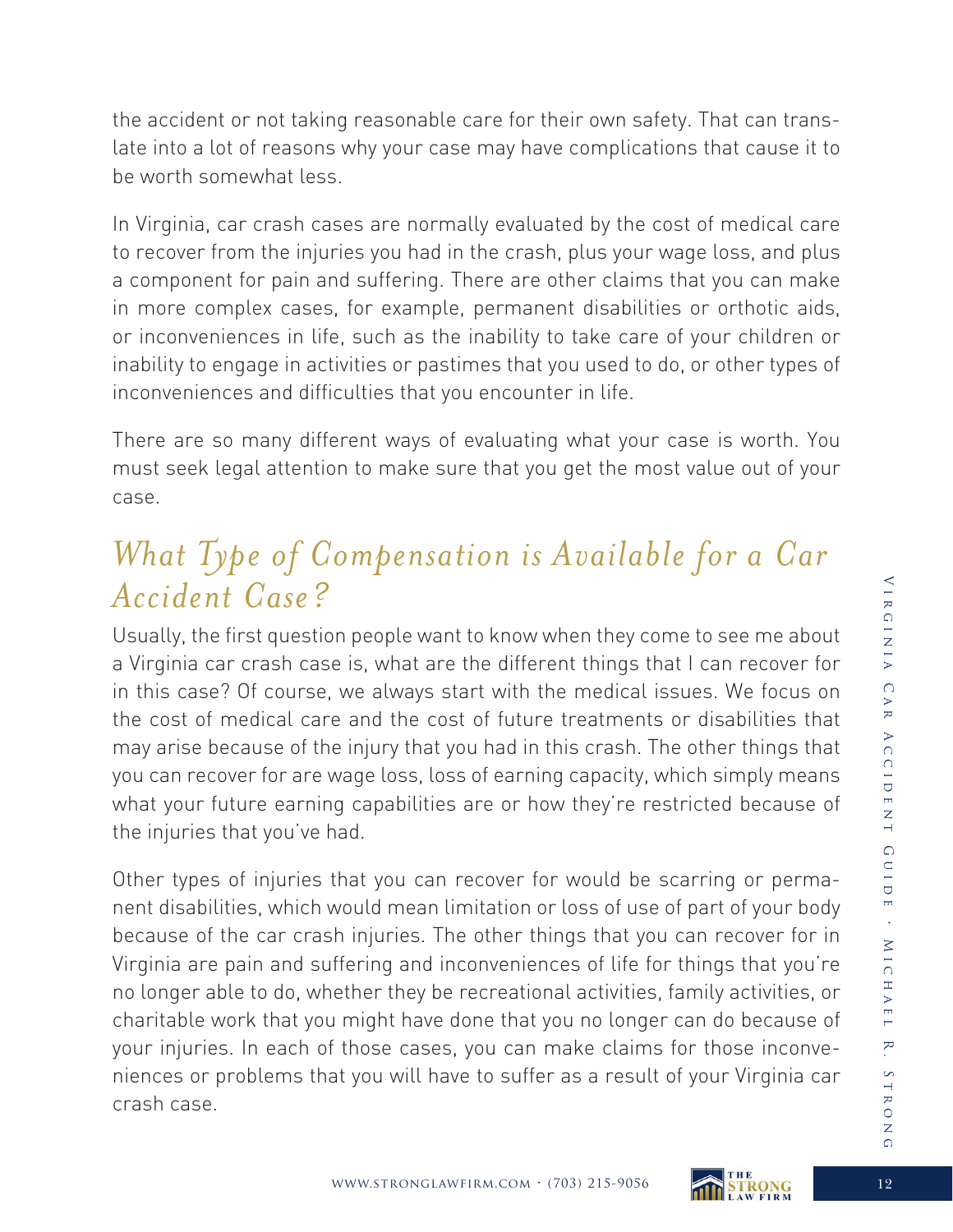## *How Long Will My Car Accident Case Take?*

Sometimes I'm asked by people who have very serious injuries from a car accident in Virginia, "How long is it going to take to resolve my case?" This usually means that this person has reached a point in their case where they've run out of patience with the delays or the ongoing course of treatment. I always tell those people that it's very important that you be patient and allow your doctors to do their jobs, and get to completion of what we call maximum medical improvement before we try to finalize or wrap up your case through settlement or litigation. It is difficult to tell, in the most serious cases, how long it may take to resolve your case, but we never want to wrap your case up before you've completed treatment because there could be hundreds of thousands of dollars in medical expenses ahead that will be sacrificed if you don't wait for a full evaluation of the extent of your injuries.

Part of the recovery process that every person must go through after a car crash is to follow the protocol or the instructions and directions from your doctor. Once that process is completed, it's relatively quick to resolve the case by simply presenting all of the medical history, and all of the ancillary losses that you've sustained, and put together a written package called "the demand." Usually within 60 to 90 days of doing that, a reasonable offer is made.

In some small percentage of cases, the insurance company will try to lay off your medical history to some preexisting accident, or some other kind of condition that you have that is unrelated to the crash, and therefore they shouldn't have to pay for it. In those cases, we have to go to litigation and present medical evidence to prove that that insurance company's claim is bunk. It is increasingly frequent in Virginia car crash cases that insurance companies will try to play that game to minimize the value of the most serious accident cases. In those cases, it usually takes a year to three years to resolve your case. To wait that length of time means that you could recover five, ten, or even fifteen times more in the costs that are associated with your ongoing care than if you were to try to prematurely wrap up the case within six or nine months of the crash.



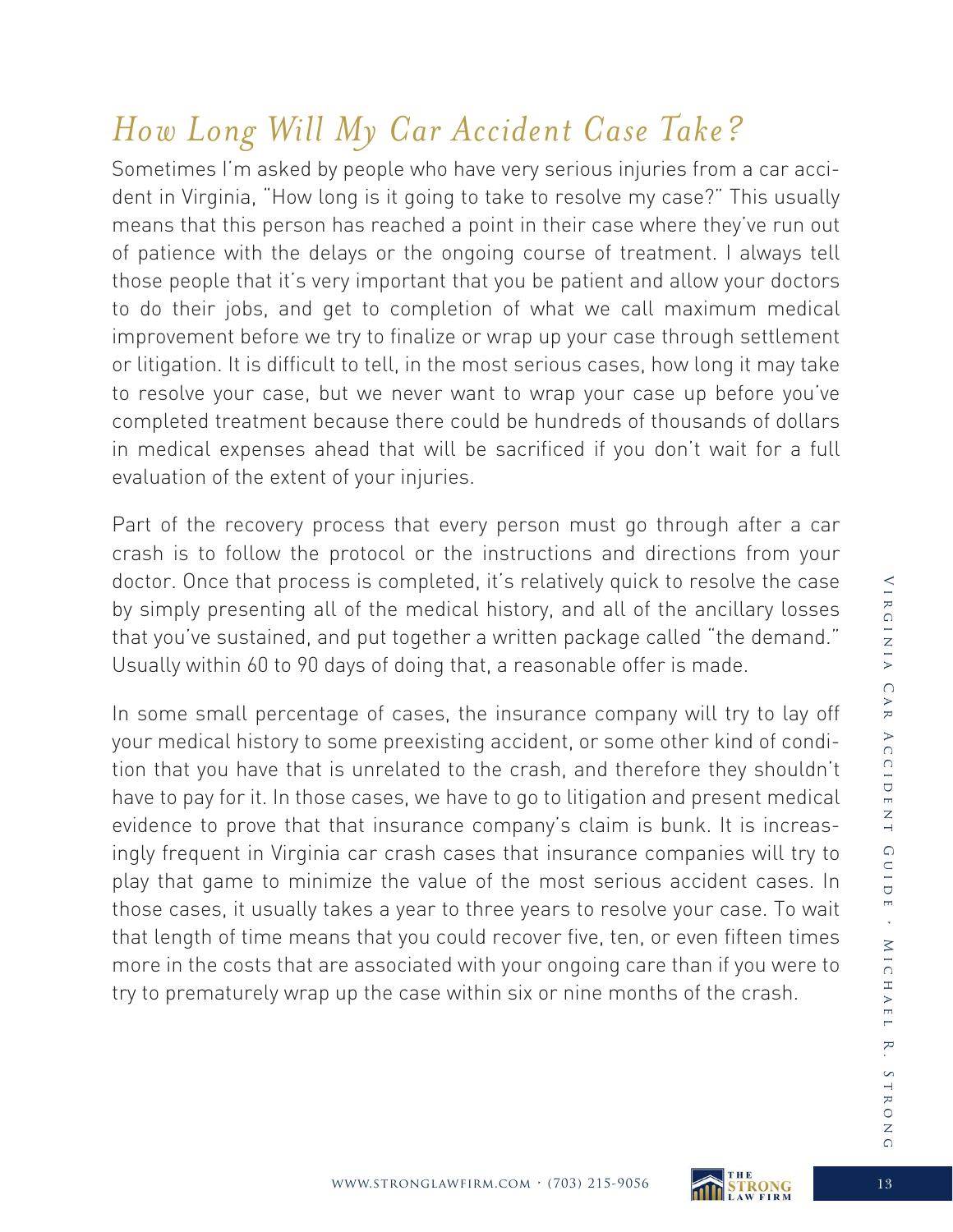# Call Our Office for a Free Consultation

We offer free consultations with our Virginia car accident lawyer. Please call our office today to schedule that consultation or feel free to contact us with any questions you may have and we would be more than happy to answer them.



# ABOUT THE AUTHOR

Michael R. Strong has handled complex auto accident, trucking accident, and products liability claims for over 38 years. He has achieved many six-figure settlements and verdicts for his clients involving highway accidents, products liability claims, and medical malpractice claims.

A true litigator, Michael Strong is licensed to practice law in Virginia, Maryland, and the District of Columbia. He has been licensed to practice law since 1980. Mr. Strong earned his law degree from the University of Dayton School of Law. He handles cases involving personal injury and business litigation, including catastrophic injuries, serious accidents, business contracts, business transactions, and more. As a dedicated advocate, he is well-known for his client-focused representation. He has secured favorable results for many of his cases and is passionate about serving his clients.

Mr. Strong is the author of several articles involving personal injury recovery advice, development of sources of insurance coverage in complex accident cases, and creative solutions for compromise of medical provider and subrogation liens. He is also a Number One Best Seller on Amazon com on Insurance Issues.